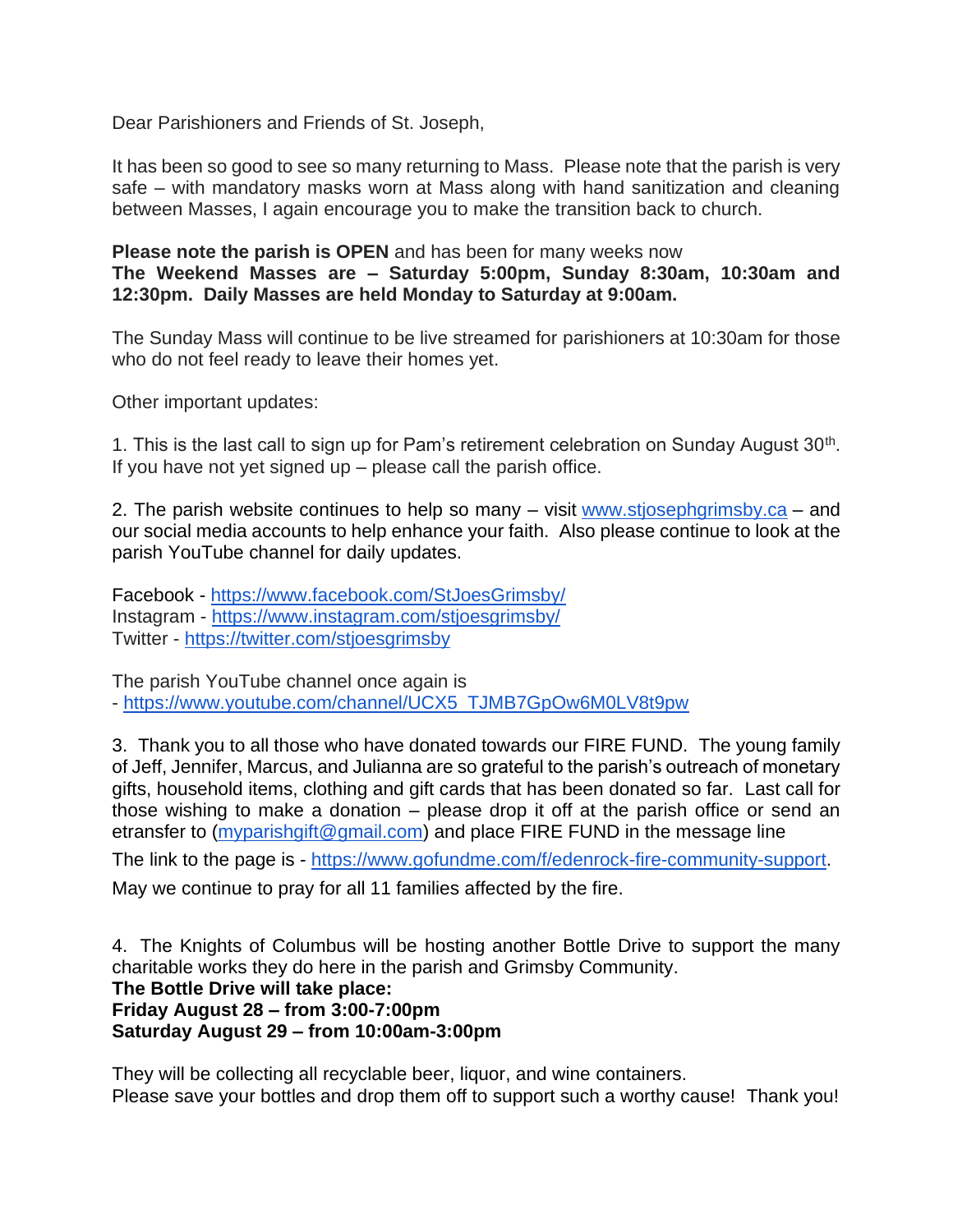5. The parish Bible Study – God Talk - continues with its next session on Tuesday night at 7:00pm. We will be studying Ezekiel Chapters 24-33. Click on the link below and join as you are encouraged to deepen your relationship with God and the study of the scriptures. If you need help setting this  $up$  – contact the parish office.

Fr-Rico Passero is inviting you to a scheduled Zoom meeting.

Topic: Fr. Rico Passero God Talk Meeting Time: This is a recurring meeting Meet anytime

Join Zoom Meeting [https://us02web.zoom.us/j/82763215683?pwd=TnFENVhveEF5VktKem1NMDVMdldzQ](https://us02web.zoom.us/j/82763215683?pwd=TnFENVhveEF5VktKem1NMDVMdldzQT09) [T09](https://us02web.zoom.us/j/82763215683?pwd=TnFENVhveEF5VktKem1NMDVMdldzQT09)

Meeting ID: 827 6321 5683 Password: GodTalk

6. Daily Masses are again public to all who wish to attend. Masses are celebrated daily at 9:00am Monday to Saturday. They will also continue to be streamed online. Please note that everyone will be sitting in the **one assigned section** of the church – everyone is to remain socially distant, must wear a mask and sanitize their hands. Come begin the day off by thanking God as we gather around His sacred altar!

7. Friendly reminder, confessions continue to be heard on Saturday afternoons in the Marian Grotto from 3:00 to 4:00pm.

8. Baptisms continue to be celebrated. If you wish to have your son or daughter baptized, please contact the parish office.

9. I continue to invite you all to utilize the FORMED.org platform. Again, free to all parishioners, there are NUMEROUS resources for you to check out as an individual and as a family. Free to all parishioners. I have again included the instructions to enroll here:

To log onto FORMED (again FREE to all parishioners)

- Visit [www.formed.org](http://www.formed.org/)
- Click Sign up
- $Click I belong to a parish or organization$

Type St Joseph Grimsby – in the "find your parish or organization" box and click on our parish name once it populates

- **Click Next**
- Add your name and email address then click sign up
- · Enjoy FORMED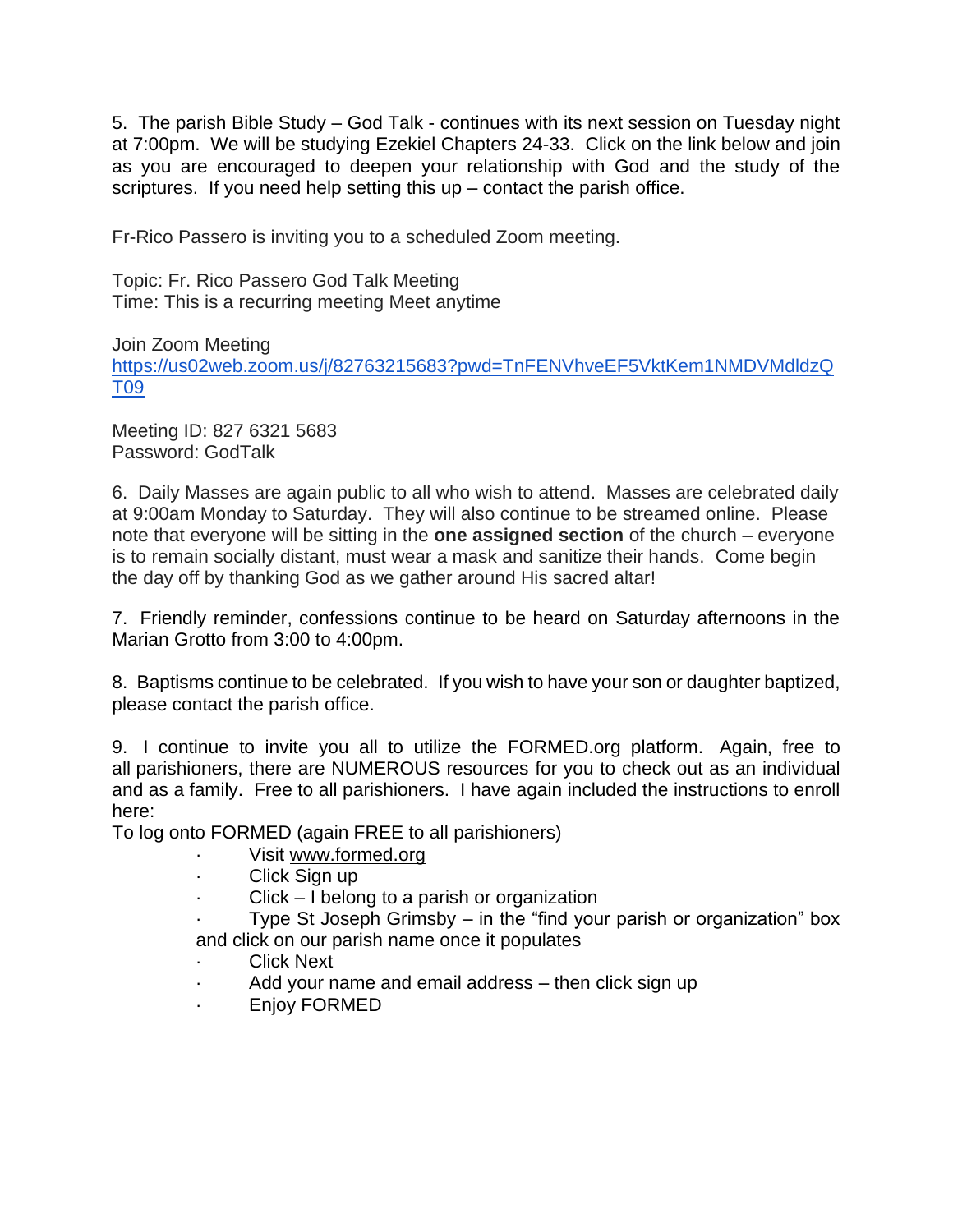10. Please find the Daily Mass Intentions for the upcoming week attached to this email. Note – if you wish to have a Mass celebrated for a loved one – please contact the office. Offerings for a Mass in the Diocese of St. Catharines are \$10 per name per Mass. Contact the parish office for more details.

11. Thank you again for remembering the parish regarding finances. **Please continue to use the parish e-transfer email – [myparishgift@gmail.com](mailto:myparishgift@gmail.com)** (remembering there is to be no security question or password) **If you use the e-transfer option – please add your envelope number in the message line**. You can also continue to drop off your parish envelopes in the mailbox just outside the parish doors. I check and empty it several times a day. God bless you for your generosity. There are many parishioners who have supported us during this difficult time, I am asking those who are holding onto their offerings to kindly drop them off to assist in the paying of the parish regular expenses. Thank you in advance.

12. This is the St. Joseph Schedule for the week ahead. Note that Daily Masses again can be attended in person as well as the Daily Holy Hour (Eucharistic Adoration, Rosary, Divine Mercy Chaplet and private prayer) and will also continue to be streamed LIVE along with a daily holy hour (except for Sundays)

### **Saturday Aug 22 – Feast of Queenship of Mary**

Mass – 9:00am (Live stream) Holy Hour – 9:30-10:30am Confessions – 3:00-4:00pm **Mass – 5:00pm in Church**

**Sunday Aug 23 – 21st Sunday in Ordinary Time Masses in Church – 8:30am, 10:30am & 12:30pm Live Stream Mass – 10:30am**

**Monday Aug 24 – Feast of St. Bartholomew** Mass – 9:00am Holy Hour – 3:00pm

**Tuesday Aug 25** Mass – 9:00am Holy Hour – 3:00pm

#### **Wednesday Aug 26**

Mass – 9:00am Holy Hour (Worship Wednesday) - 3:00pm

# **Thursday Aug 27 – Feast of St. Monica**

Mass – 9:00am Holy Hour – 3:00pm